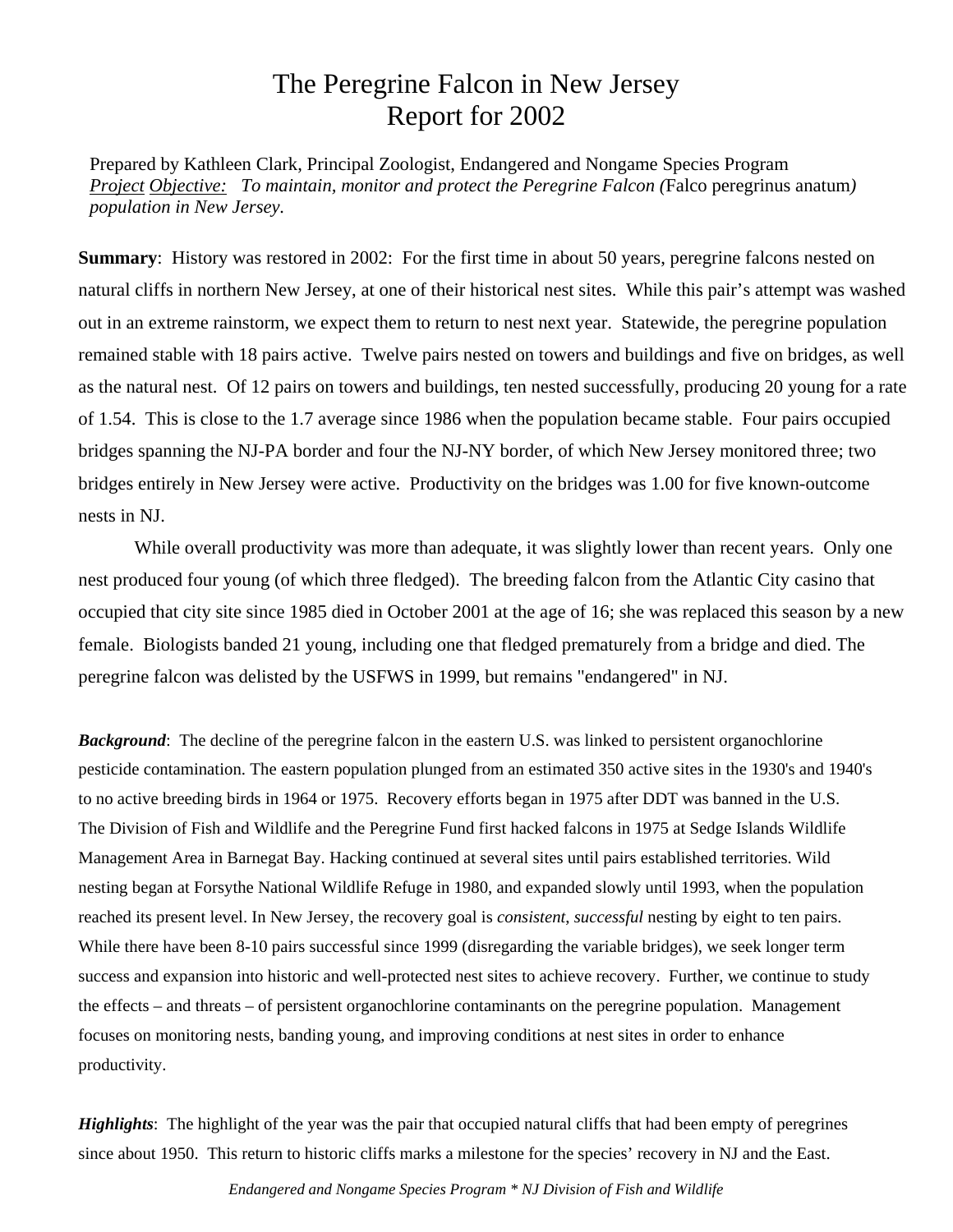While the elder falcon at the Atlantic City Hilton died last year, her replacement, a 4 year old from the Chincoteague area (identified by her alpha-numeric color band), showed new tenacity by incubating her infertile eggs for five months. The pair atop 101 Hudson Street in Jersey City fledged three young in their third year, and educated many who watched via website camera.

Productivity was above average at tower and building nest sites, with only two site (Forsythe-Barnegat and the Hilton casino) failing to produce. Heislerville, Tuckahoe, Jersey City and Stone Harbor fledged three each, Forsythe-Brigantine and Swan Bay fledged two each, and Sedge Island, Marmora, Egg Island and Ocean Gate fledged one each. A single falcon was present near the rooftop nest box in Trenton for a short time in early spring, but apparently did not remain.

On the Delaware River bridges, four young fledged at the Betsy Ross nest box but one died on the roadway. Two young fledged from the Walt Whitman in PA. Two young also fledged from the PA side of the NJ-PA Turnpike Bridge. No young fledged from the Ben Franklin (where there were two nest attempts) or the Commodore Barry Bridge. At northern New Jersey bridges, three fledged at the George Washington Bridge, and one at the NJ Turnpike-Vince Lombardi site. A new pair was discovered using the Newark Bay Bridge, but no young fledged.

*Recoveries:* A peregrine banded as a nestling at Atlantic City in 1997 was recovered injured under a bridge at the Rappahannock River in VA in September; it was probably nesting at that site the last two seasons. Remains of a young bird banded at Swan Bay in 2001 were recovered during our maintenance trip in February of 2002; cause of death was unknown. The only nestling from the Stone Harbor site in 2001 was recovered (alive and well) at a Cape May raptor banding station that fall.

*Conclusions*: Peregrines experienced good nest success in 2002, their 23<sup>rd</sup> year of nesting in New Jersey. Nest success held steady near 75%, and 18 active pairs fledged 25 young. We need to continue the investigation of contaminants in unhatched, salvaged eggs, as well as the close monitoring of nesting pairs to detect problems. Management of nesting pairs and nest sites is essential to maintain peregrines in New Jersey: bridge-nesting birds are especially vulnerable to nest-site problems, and many other pairs occupy human-constructed sites. With management and the cooperation of bridge and building personnel, these sites can contribute to population viability. Expansion of peregrines into historic, natural habitat made 2002 a landmark year for the peregrine's recovery in NJ.

*Our Thanks To*: Volunteers who protect and watch over peregrine falcons in New Jersey, including Linn Pierson, Pete McLain, McDuffy Barrow, Tracy Casselman, Sue and Mark Canale, Tim Jankowski, Larry Walton, Keith and Jackie Parker, Bob Kozinsky, Don and Karen Bonica, Hans Toft, Steve Calvanese, Paula Cunningham, Atlantic City Hilton staff, Forsythe NWR staff and volunteers, Delaware River Port Authority staff, The Port Authority of NY/NJ, The Raptor Trust, AT&T staff, PSE&G staff, and all others who support wildlife conservation. The Jersey City WebCam (www.njfishandwildlife.com/peregrinecam) was funded by the Conserve Wildlife Foundation of NJ and Verizon.